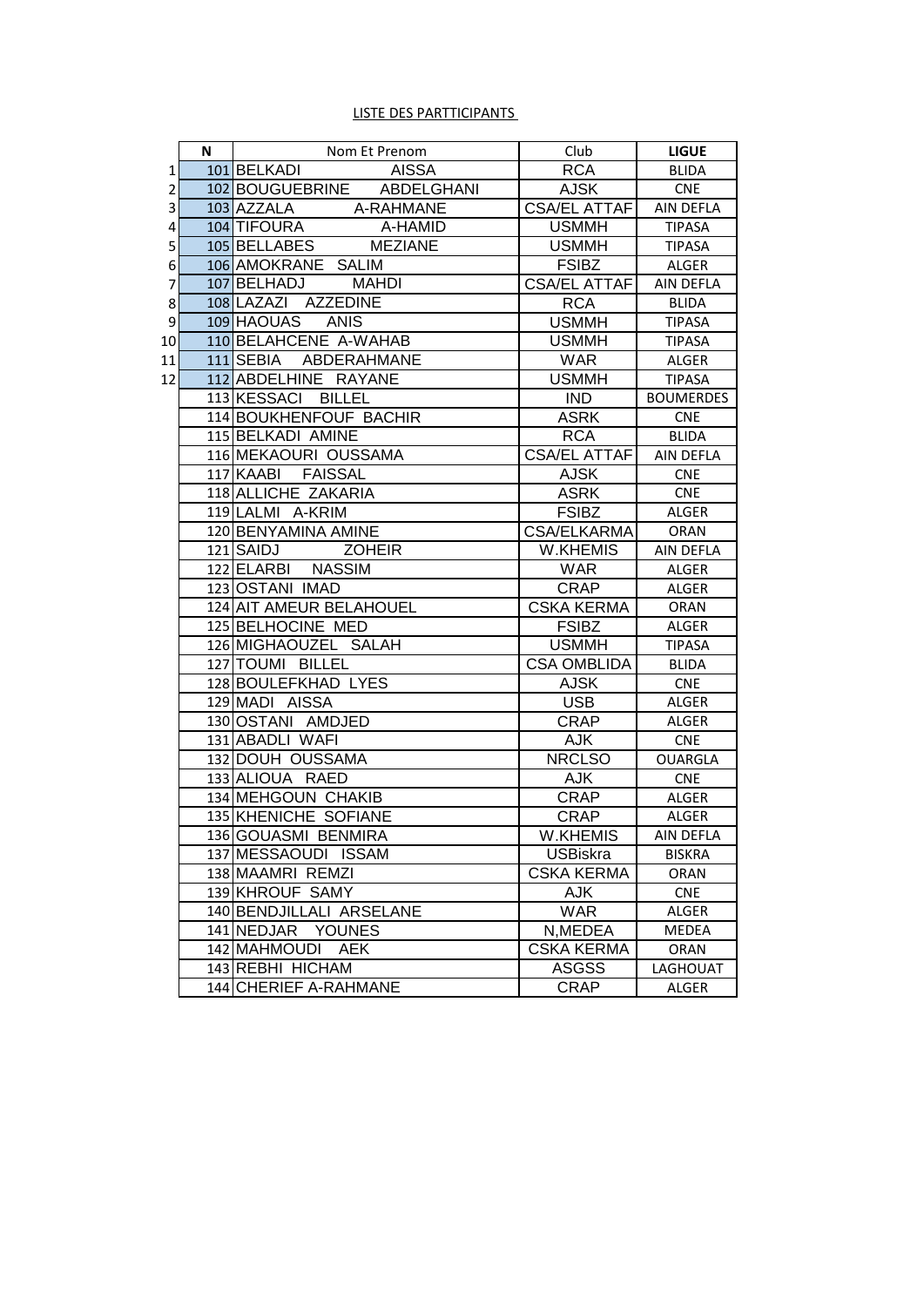| 1              | 201 LOGHRAIBI LYNDA       | <b>NRWA</b>     | <b>ALGER</b>     |
|----------------|---------------------------|-----------------|------------------|
| $\overline{2}$ | 202 NOUARI WIDAD          | <b>NRCLSO</b>   | <b>OUARGLA</b>   |
| 3              | 203 KESSACI KATIA         | <b>IND</b>      | <b>BOUMERDES</b> |
| 4              | 204 TAGUERCIFI N-HANE     | <b>ACB</b>      | <b>BOUMERDES</b> |
| 5              | 205 DJEDJIK LOUBNA        | <b>ICR</b>      | ALGER            |
| 6              | 206 TAHMI HADJER          | <b>ACB</b>      | <b>BOUMERDES</b> |
| 7              | 207 NASRI MELISSA         | <b>ACB</b>      | <b>BOUMERDES</b> |
| 8              | 208 MERZOUG CHAIMA        | <b>ASRK</b>     | <b>CNE</b>       |
| 9              | 209 BOUHENI YASMINE       | <b>IND</b>      | <b>TIARET</b>    |
| 10             | 210 MABROUK F-ZOHRA       | <b>FSIBZ</b>    | <b>ALGER</b>     |
| 11             | 211 KESSACI AMINA         | <b>IND</b>      | <b>BOUMERDES</b> |
| 12             | 212 SADI<br><b>HANA</b>   | <b>ICR</b>      | <b>ALGER</b>     |
|                | 213 KEDID DALILA          | <b>ESH</b>      | ALGER            |
|                | 214 SEDDIKI NASRINE       | <b>NRZ</b>      | ALGER            |
|                | 215 BOUAMEUR FERIEL       | <b>IND</b>      | <b>BOUMERDES</b> |
|                | 216 MAROUCHE HADIL        | <b>ASFTTA</b>   | <b>BLIDA</b>     |
|                | 217 BENYAMINA MOKHTARIA   | <b>ASFTTA</b>   | <b>BLIDA</b>     |
|                | 218 LOGHRAIBI AMEL        | <b>NRWA</b>     | ALGER            |
|                | 219 TELAIDJI SALSSSABIL   | <b>ASRK</b>     | <b>CNE</b>       |
|                | 220 FERHI ASMA            | <b>ICR</b>      | ALGER            |
|                | 221 GOUASMI RADJAA        | <b>W.KHEMIS</b> | <b>AIN DEFLA</b> |
|                | 222 TIKOUK MAROUA         | <b>ESH</b>      | <b>ALGER</b>     |
|                | 223 FARHI<br><b>BARAA</b> | <b>ICR</b>      | ALGER            |
|                | 224 TEKHRISTE KHOULOUD    | W, KHEMIS       | AIN DEFLA        |
|                | 225 BELLABES LIZA         | <b>FSIBZ</b>    | <b>ALGER</b>     |
|                | 226 SEDIKI NESRINE        | <b>CASAM</b>    | <b>ALGER</b>     |
|                | 227 DEGHFALI KHADIDJA     | <b>ASFTTA</b>   | <b>BLIDA</b>     |
|                | 228 SEDIKI MADINA         | CASAM           | ALGER            |
|                | 229 GOUASMI CERINE        | <b>W.KHEMIS</b> | AIN DEFLA        |
|                | 230 YOUSFI CERINE         | <b>NRZ</b>      | ALGER            |
|                | 231 BELYACINE MERIEM      | <b>NRZ</b>      | ALGER            |
|                | 232 BENBRAHAM AMANI       | <b>NRCLSO</b>   | <b>OUARGLA</b>   |
|                | 233 ALI NADA              | <b>NRCLSO</b>   | <b>OUARGLA</b>   |
|                | 234 GOUASMI ALAA          | W.KHEMIS        | AIN DEFLA        |
|                | 235 MEHADJIBA GHANIA      | W.KHEMIS        | AIN DEFLA        |
|                | 236 TIFOURA N-EL HOUDA    | <b>USMMH</b>    | <b>TIPASA</b>    |
|                | 237 AMROUNE YASMINE       | <b>OSD</b>      | ALGER            |
|                | 238 HAIFI MELISSA         | <b>OSD</b>      | ALGER            |
|                | 239 ZAAGHLANE AYA         | <b>FSIBZ</b>    | ALGER            |
|                | 240 AMROUNE MERIEM        | <b>OSD</b>      | ALGER            |
|                | 241 YOUSFI CHAHINEZ       | <b>NOSA</b>     | ALGER            |
|                | 242 BOURDOUNE KHOULOUD    | <b>ACB</b>      | <b>BOUMERDES</b> |
|                | 243 MERABTINE FERIEL      | <b>ASNB</b>     | <b>BOUMERDES</b> |
|                | 244 BAKIRI<br><b>NOUR</b> | <b>NRCLSO</b>   | <b>OUARGLA</b>   |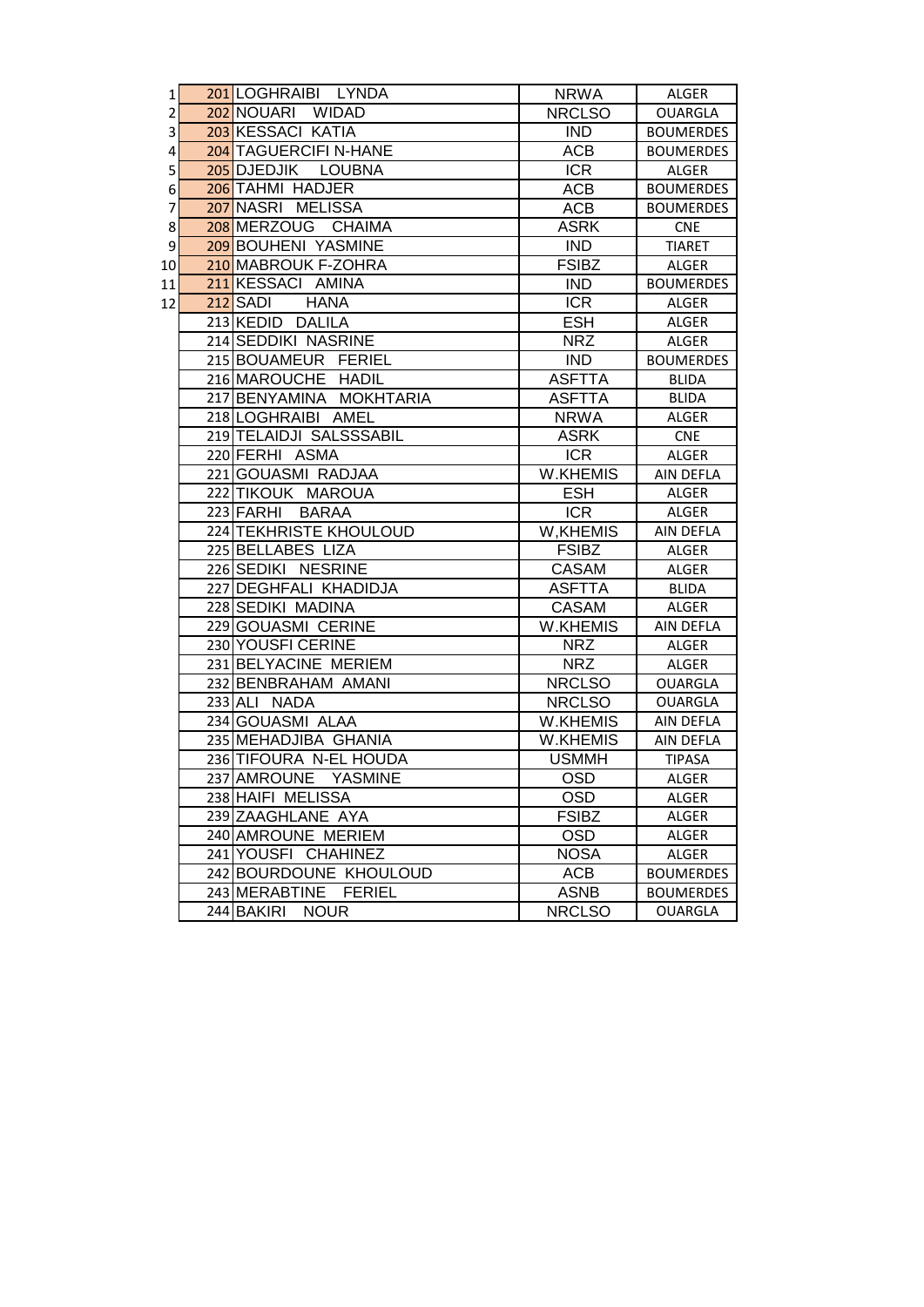### **TIRAGE AU SORT CRITERIUM NATIONAL 2**

## **MESSIEURS**

|  | <b>GROUP 1</b>        |                 |     | <b>IGROUP 2</b>             |              |  | <b>IGROUP 3</b>         |                   |  | <b>GROUP 4</b>              |                     |
|--|-----------------------|-----------------|-----|-----------------------------|--------------|--|-------------------------|-------------------|--|-----------------------------|---------------------|
|  | 1 113 KESSACI BILLEL  | <b>IND</b>      |     | 1 114 BOUKHENFOUF BACHIR    | <b>ASRK</b>  |  | 115 BELKADI AMINE       | <b>RCA</b>        |  | <b>116 MEKAOURI OUSSAMA</b> | <b>CSA/EL ATTAF</b> |
|  | 2 128 BOULEFKHAD LYES | <b>AJSK</b>     |     | <b>126 MIGHAOUZEL SALAH</b> | <b>USMMH</b> |  | 127   TOUMI BILLEL      | <b>CSA OMBLID</b> |  | <b>125 BELHOCINE MED</b>    | <b>FSIBZ</b>        |
|  | 3 129 MADI AISSA      | <b>USB</b>      |     | <b>130 OSTANI AMDJED</b>    | <b>CRAP</b>  |  | <b>131 ABADLI WAFI</b>  | <b>AJK</b>        |  | <b>132 DOUH OUSSAMA</b>     | <b>NRCLSO</b>       |
|  | 4 137 MESSAOUDI ISSAM | <b>USBiskra</b> | 4I. | 143 REBHI HICHAM            | <b>ASGSS</b> |  | <b>142 MAHMOUDI AEK</b> | <b>CSKA KERM</b>  |  | <b>139 KHROUF SAMY</b>      | <b>AJK</b>          |

|  | <b>GROUP 5</b>                                                        |                   |  | <b>GROUP 6</b>                  |                 |  | <b>GROUP 7</b>       |                  |  | <b>GROUP 8</b>              |                    |
|--|-----------------------------------------------------------------------|-------------------|--|---------------------------------|-----------------|--|----------------------|------------------|--|-----------------------------|--------------------|
|  | 117 KAABI FAISSAL                                                     | <b>AJSK</b>       |  | 118 ALLICHE ZAKARIA             | <b>ASRK</b>     |  | 1 119 LALMI A-KRIM   | <b>FSIBZ</b>     |  | <b>120 BENYAMINA AMINE</b>  | <b>CSA/ELKARMA</b> |
|  | <b>124 AIT AMEUR BELAHOUEL</b>                                        | <b>CSKA KERMA</b> |  | 123 OSTANI IMAD                 | <b>CRAP</b>     |  | 122 ELARBI NASSIM    | <b>WAR</b>       |  | 121 SAIDJ<br><b>ZOHEIR</b>  | <b>W.KHEMIS</b>    |
|  |                                                                       | <b>AJK</b>        |  | <b>136 GOUASMI BENMIRA</b>      | <b>W.KHEMIS</b> |  | 3 134 MEHGOUN CHAKIB | <b>CRAP</b>      |  | <b>135 KHENICHE SOFIANE</b> | <b>CRAP</b>        |
|  | <b>133 ALIOUA RAED</b><br><b>CRAP</b><br><b>144 CHERIEF A-RAHMANE</b> |                   |  | <b>140 BENDJILLALI ARSELANE</b> | <b>WAR</b>      |  | 138 MAAMRI REMZI     | <b>CSKA KERM</b> |  | <b>141 NEDJAR YOUNES</b>    | <b>N.MEDEA</b>     |

|                                  |                             |                 |  |                            |               | <b>DAMES</b> |                     |               |  |                          |               |
|----------------------------------|-----------------------------|-----------------|--|----------------------------|---------------|--------------|---------------------|---------------|--|--------------------------|---------------|
|                                  |                             |                 |  |                            |               |              |                     |               |  |                          |               |
|                                  | <b>GROUP1</b>               |                 |  | <b>IGROUP 2</b>            |               |              | <b>IGROUP 3</b>     |               |  | <b>IGROUP 4</b>          |               |
| L 213 KEDID DALILA<br><b>ESH</b> |                             |                 |  | <b>214 SEDDIKI NASRINE</b> | <b>NRZ</b>    |              | 215 BOUAMEUR FERIEL | <b>IND</b>    |  | 1 216 MAROUCHE HADIL     | <b>ASFTTA</b> |
|                                  | 2 228 SEDIKI MADINA         | <b>CASAM</b>    |  | 227 DEGHFALI KHADIDJA      | <b>ASFTTA</b> |              | 226 SEDIKI NESRINE  | <b>CASAM</b>  |  | 2 225 BELLABES LIZA      | <b>FSIBZ</b>  |
|                                  | <b>3 229 GOUASMI CERINE</b> | <b>W.KHEMIS</b> |  | 3 232 BENBRAHAM AMANI      | <b>NRCLSO</b> |              | 233 ALI NADA        | <b>NRCLSO</b> |  | 3 230 YOUSFI CERINE      | <b>NRZ</b>    |
|                                  | 4 241 YOUSFI CHAHINEZ       | <b>NOSA</b>     |  | 239 ZAAGHLANE AYA          | <b>FSIBZ</b>  |              | 238 HAIFI MELISSA   | <b>OSD</b>    |  | 4 242 BOURDOUNE KHOULOUD | <b>ACB</b>    |

|  | <b>GROUP 5</b>                  |                 |  | <b>GROUP 6</b>       |                 |  | <b>GROUP 7</b>            |                 |  | <b>IGROUP 8</b>          |                 |
|--|---------------------------------|-----------------|--|----------------------|-----------------|--|---------------------------|-----------------|--|--------------------------|-----------------|
|  | <b>1217 BENYAMINA MOKHTARIA</b> | <b>ASFTTA</b>   |  | 1 218 LOGHRAIBI AMEL | <b>NRWA</b>     |  | 1 219 TELAIDJI SALSSSABIL | <b>ASRK</b>     |  | 220 FERHI ASMA           | <b>ICR</b>      |
|  | 2 <i>224</i> TEKHRISTE KHOULOUD | <b>W.KHEMIS</b> |  | 2 223 FARHI BARAA    | <b>ICR</b>      |  | 2 222 TIKOUK MAROUA       | <b>ESH</b>      |  | 221 GOUASMI RADJAA       | <b>W.KHEMIS</b> |
|  | 3 231 BELYACINE MERIEM          | <b>NRZ</b>      |  | 3 234 GOUASMI ALAA   | <b>W.KHEMIS</b> |  | <b>244 BAKIRI NOUR</b>    | <b>NRCLSO</b>   |  | 237 AMROUNE YASMINE      | <b>OSD</b>      |
|  | 4 243 MERABTINE FERIEL          | <b>ASNB</b>     |  | 4 240 AMROUNE MERIEM | <b>OSD</b>      |  | 4 235 MEHADJIBA GHANIA    | <b>W.KHEMIS</b> |  | 4 236 TIFOURA N-EL HOUDA | <b>USMMH</b>    |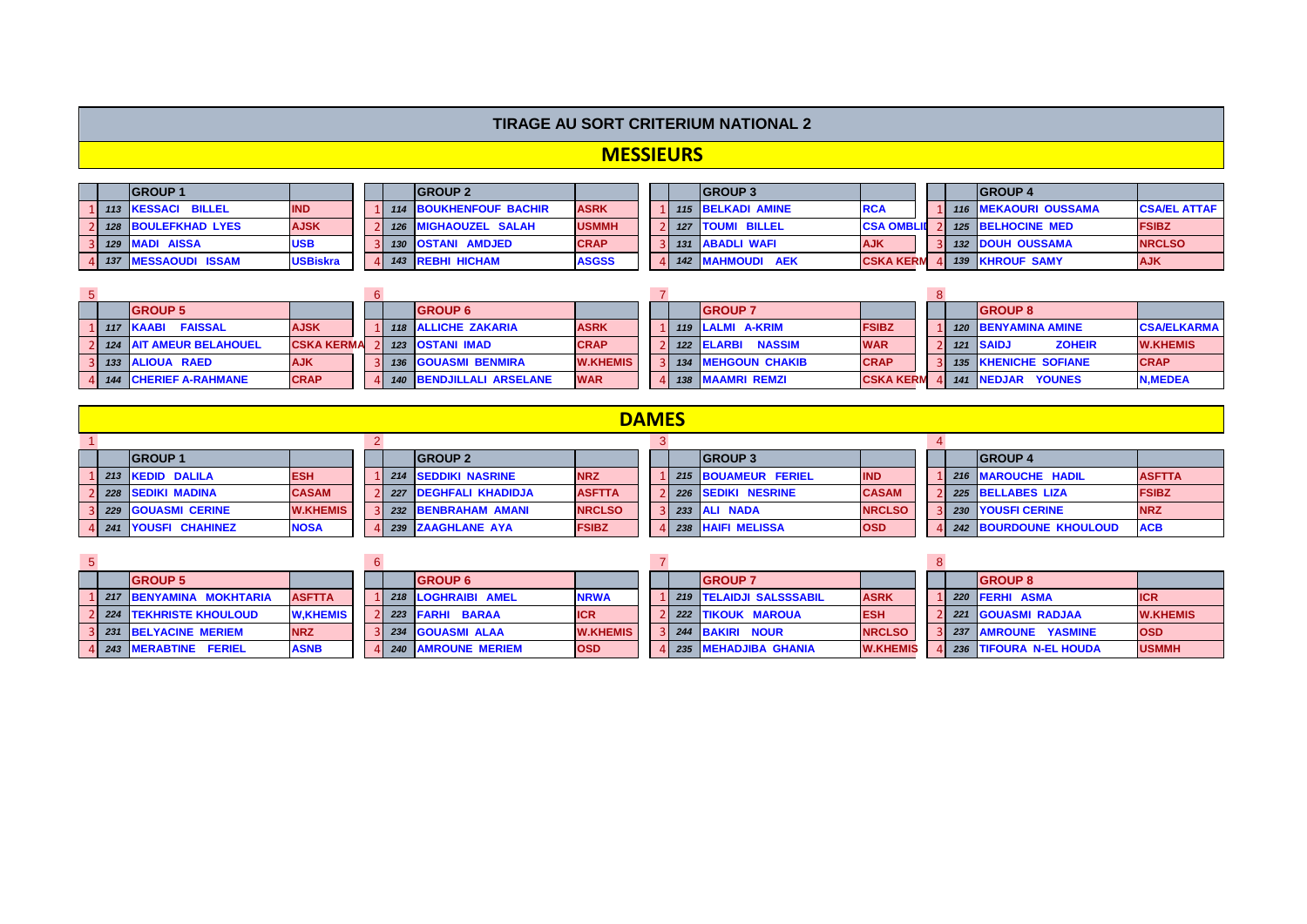#### **FEDERATION ALGERIENNE DE TENNIS DE TABLE**

**3 EME TOP 12 MESSIEURS & DAMES**

 **SOUIDANIA,15-16 AVRIL 2022**

|             | <b>Top12 Dames</b>      |               | $\mathbf{1}$ | $\overline{2}$ | 3 <sup>°</sup> | $\overline{4}$ | 5 <sub>5</sub> | 6 | $\mathbf{7}$ | $\bf{8}$ | $\overline{9}$ | 10 | $-11$ | 12 <sub>2</sub> |                | <b>Pts Pos</b> Classement |
|-------------|-------------------------|---------------|--------------|----------------|----------------|----------------|----------------|---|--------------|----------|----------------|----|-------|-----------------|----------------|---------------------------|
|             | 1 201 LOGHRAIBI LYNDA   | <b>NRWA</b>   |              |                |                |                |                |   |              |          |                |    |       |                 | $\overline{0}$ |                           |
|             | 2 202 NOUARI WIDAD      | <b>NRCLSO</b> |              |                |                |                |                |   |              |          |                |    |       |                 | $\overline{0}$ |                           |
|             | 3 203 KESSACI KATIA     | <b>IND</b>    |              |                |                |                |                |   |              |          |                |    |       |                 | $\overline{0}$ |                           |
|             | 4 204 TAGUERCIFI N-HANE | <b>ACB</b>    |              |                |                |                |                |   |              |          |                |    |       |                 | $\overline{0}$ |                           |
|             | 5 205 DJEDJIK LOUBNA    | <b>ICR</b>    |              |                |                |                |                |   |              |          |                |    |       |                 | $\overline{0}$ |                           |
|             | 6 206 TAHMI HADJER      | <b>ACB</b>    |              |                |                |                |                |   |              |          |                |    |       |                 | $\overline{0}$ |                           |
|             | 7 207 NASRI MELISSA     | <b>ACB</b>    |              |                |                |                |                |   |              |          |                |    |       |                 | $\overline{0}$ |                           |
|             | 8 208 MERZOUG CHAIMA    | <b>ASRK</b>   |              |                |                |                |                |   |              |          |                |    |       |                 | $\overline{0}$ |                           |
|             | 9 209 BOUHENI YASMINE   | <b>IND</b>    |              |                |                |                |                |   |              |          |                |    |       |                 | $\overline{0}$ |                           |
|             | 10 210 MABROUK F-ZOHRA  | <b>FSIBZ</b>  |              |                |                |                |                |   |              |          |                |    |       |                 | $\overline{0}$ |                           |
|             | 11 211 KESSACI AMINA    | <b>IND</b>    |              |                |                |                |                |   |              |          |                |    |       |                 | $\overline{0}$ |                           |
| 12 212 SADI | <b>HANA</b>             | ICR           |              |                |                |                |                |   |              |          |                |    |       |                 | $\mathbf{0}$   |                           |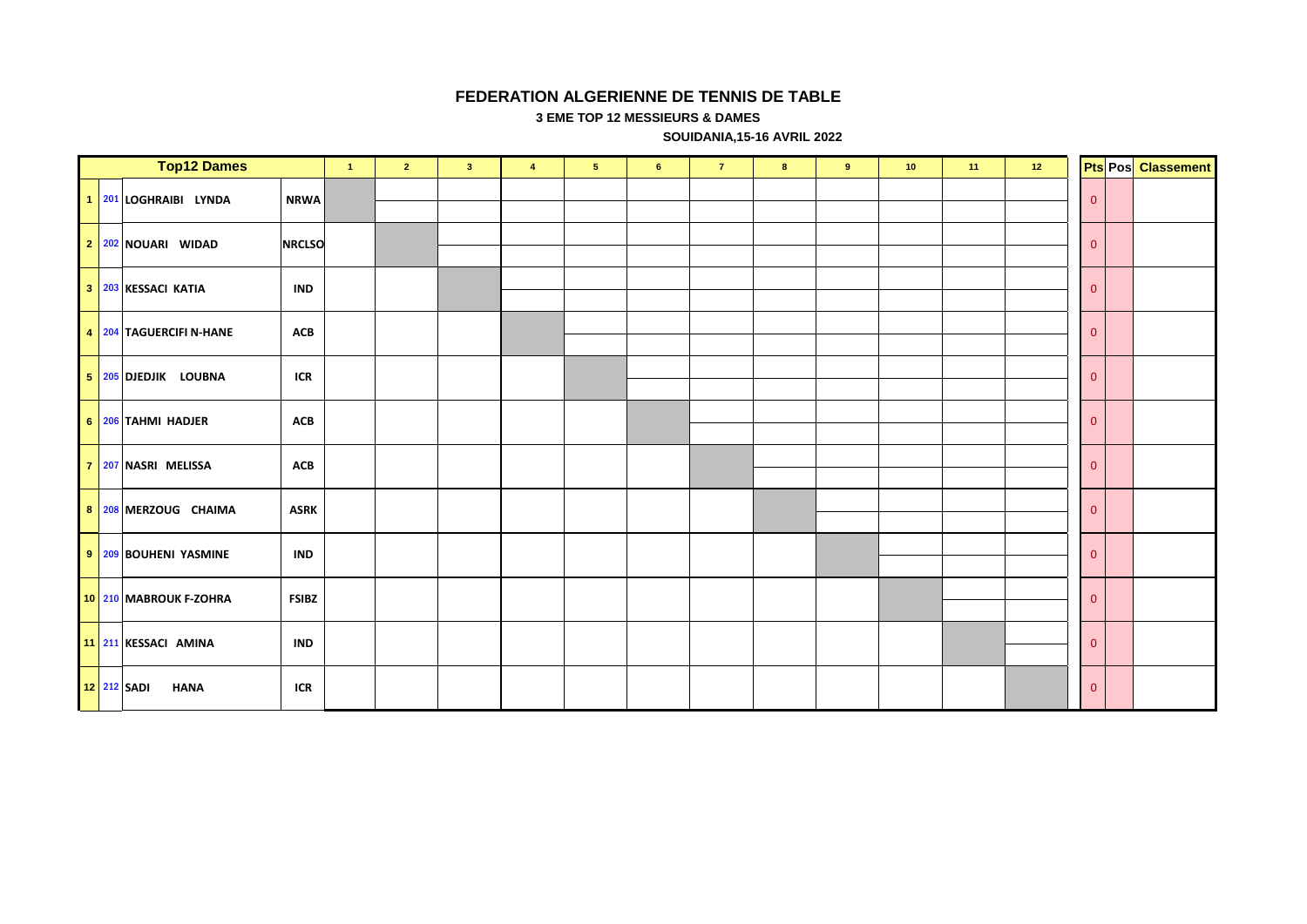#### **FEDERATION ALGERIENNE DE TENNIS DE TABLE**

**3 EME TOP 12 MESSIEURS & DAMES**

 **SOUIDANIA,15-16 AVRIL 2022**

| <b>Top 12 Messieurs</b>            |                 | $\blacktriangleleft$ | $\overline{2}$ | 3 <sup>2</sup> | $\overline{\mathbf{4}}$ | 5 <sub>1</sub> | $6\phantom{a}$ | $\overline{7}$ | $\bf{8}$ | 9 | 10 <sub>1</sub> | 11 | 12 |                         | Pts Pos Classement |
|------------------------------------|-----------------|----------------------|----------------|----------------|-------------------------|----------------|----------------|----------------|----------|---|-----------------|----|----|-------------------------|--------------------|
| 1 101 BELKADI<br><b>AISSA</b>      | <b>RCA</b>      |                      |                |                |                         |                |                |                |          |   |                 |    |    | $\mathbf{0}$            |                    |
| 2 102 BOUGUEBRINE<br>ABDELGHANI    | <b>AJSK</b>     |                      |                |                |                         |                |                |                |          |   |                 |    |    | $\overline{\mathbf{0}}$ |                    |
| 3 103 AZZALA<br>A-RAHMANE N/EL ATT |                 |                      |                |                |                         |                |                |                |          |   |                 |    |    | $\overline{\mathbf{0}}$ |                    |
| 4 104 TIFOURA<br>A-HAMID USMMH     |                 |                      |                |                |                         |                |                |                |          |   |                 |    |    | $\overline{\mathbf{0}}$ |                    |
| 5 105 BELLABES<br>MEZIANE USMMH    |                 |                      |                |                |                         |                |                |                |          |   |                 |    |    | $\overline{\mathbf{0}}$ |                    |
| 6 106 AMOKRANE SALIM               | <b>FSIBZ</b>    |                      |                |                |                         |                |                |                |          |   |                 |    |    | $\overline{\mathbf{0}}$ |                    |
| 7 107 BELHADJ<br><b>MAHDI</b>      | <b>N/EL ATT</b> |                      |                |                |                         |                |                |                |          |   |                 |    |    | $\overline{\mathbf{0}}$ |                    |
| 8 108 LAZAZI AZZEDINE              | <b>RCA</b>      |                      |                |                |                         |                |                |                |          |   |                 |    |    | $\overline{\mathbf{0}}$ |                    |
| $9 109 $ HAOUAS<br><b>ANIS</b>     | <b>USMMH</b>    |                      |                |                |                         |                |                |                |          |   |                 |    |    | $\overline{\mathbf{0}}$ |                    |
| 10 110 BELAHCENE A-WAHAB           | <b>USMMH</b>    |                      |                |                |                         |                |                |                |          |   |                 |    |    | $\overline{\mathbf{0}}$ |                    |
| <b>11 111 SEBIA</b><br>ABDERAHMANE | <b>WAR</b>      |                      |                |                |                         |                |                |                |          |   |                 |    |    | $\overline{\mathbf{0}}$ |                    |
| 12 112 ABDELHINE RAYANE            | <b>USMMH</b>    |                      |                |                |                         |                |                |                |          |   |                 |    |    | $\overline{\mathbf{0}}$ |                    |